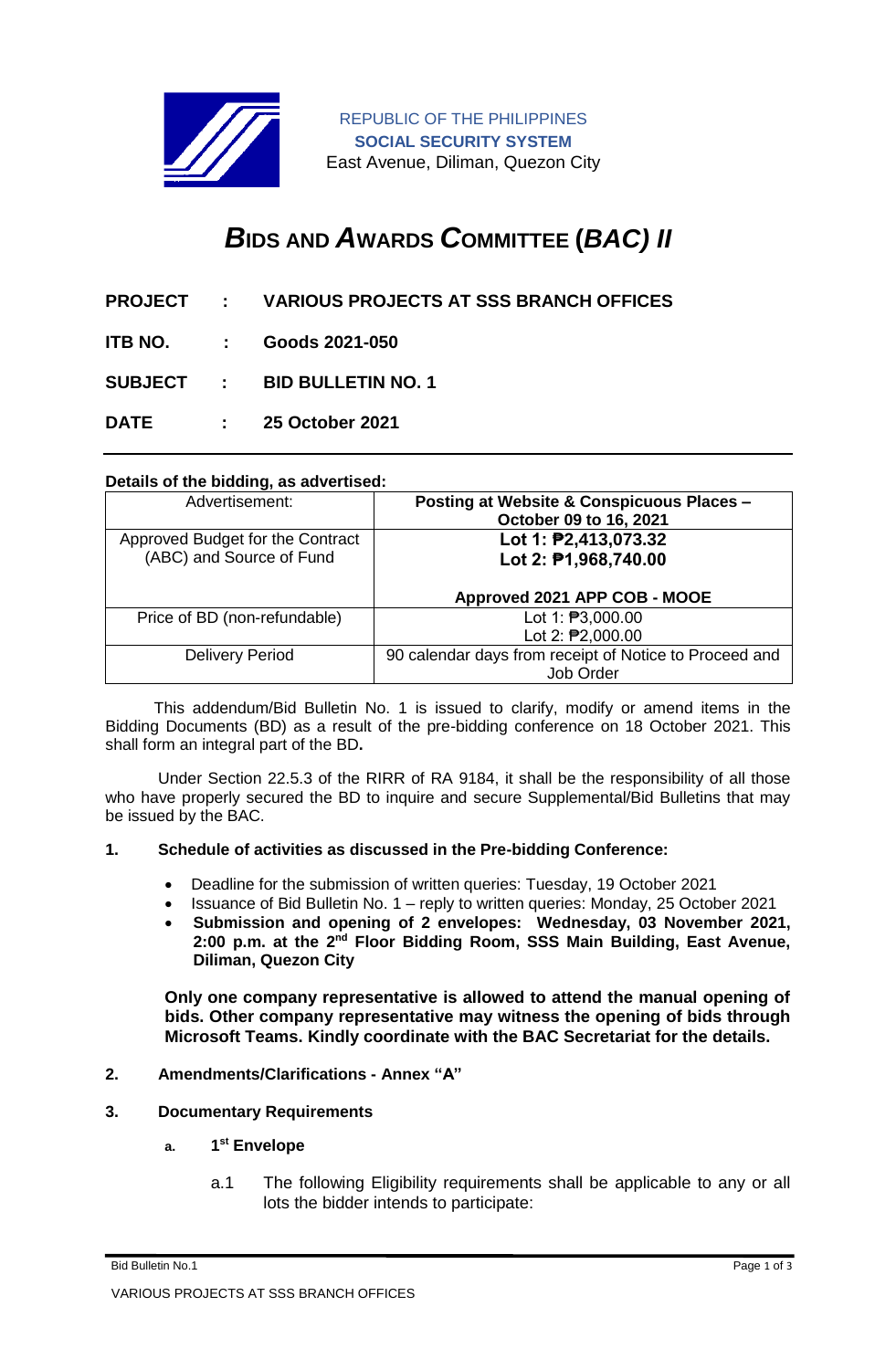- a.1.1 PhilGEPS Certificate of Registration and membership. In case of uploaded document/s, which validity period had already expired, submit the updated document/s.
- a.1.2 Statement of all its Ongoing Government and Private Contracts, including contracts awarded but not yet started, if any, whether similar or not similar in nature and complexity to the contract to be bid;
- a.1.3 JVA, in case of Joint Venture Class "B" Documents (Each partner of the joint venture shall submit the legal eligibility documents.

The submission of technical and financial eligibility documents by any of the joint venture partners constitutes compliance.

# a.1.4 Omnibus Sworn Statement (form supplied) **and a copy of the Authority to Notarized from the Notary Public**

- a.2 The following Technical and Financial documents shall be submitted on a per lot basis. Please indicate on the document the corresponding lot number the bidder intends to participate:
	- a.2.1 Statement of Single Largest Completed Contract (SLCC) similar to the project to be bid, **with supporting documents**, equivalent to at least **50% of the ABC per lot**, completed **within five (5) years** prior to the submission and opening of bids;

For this purpose, similar contracts shall refer to Supply and Installation of Fire Detection and Alarm System.

- a.2.2 NFCC Computation or committed Line of Credit (form supplied)
- a.2.3 Bid Security (2% of the ABC for Cash or Manager's/Cashier's Check payable to SSS or Bank Draft of the ABC, 5% of the ABC for Surety Bond **or** Bid Securing Declaration – form supplied **and copy of Authority to Notarize from the Notary Public**).
- a.2.4 Technical Documents project requirements
	- Section VI Schedule of Requirements (page 29)
	- Section VII Statement of Compliance with the Technical Specifications (pages 30 to 35)
- a.3 Foreign ownership limited to those allowed under the rules may participate in this Project, provided must submit any of the following:
	- Copy of Treaty, International or Executive Agreement; Or
	- Certification from the relevant government office of their country stating that Filipinos are allowed to participate in government procurement activities for the same item or product.
	- Certification from the DTI if the Bidder claims preference as a Domestic Bidder or Domestic Entity.

# **b. Checklist of the 2nd envelope:**

- b.1 Bid Form (form supplied) pages 40 to 41, 45 to 46,
- b.2 Bid Breakdown (form supplied) pages 42 to 44, 47 to 49

Bid Bulletin No.1 Page 2 of 3